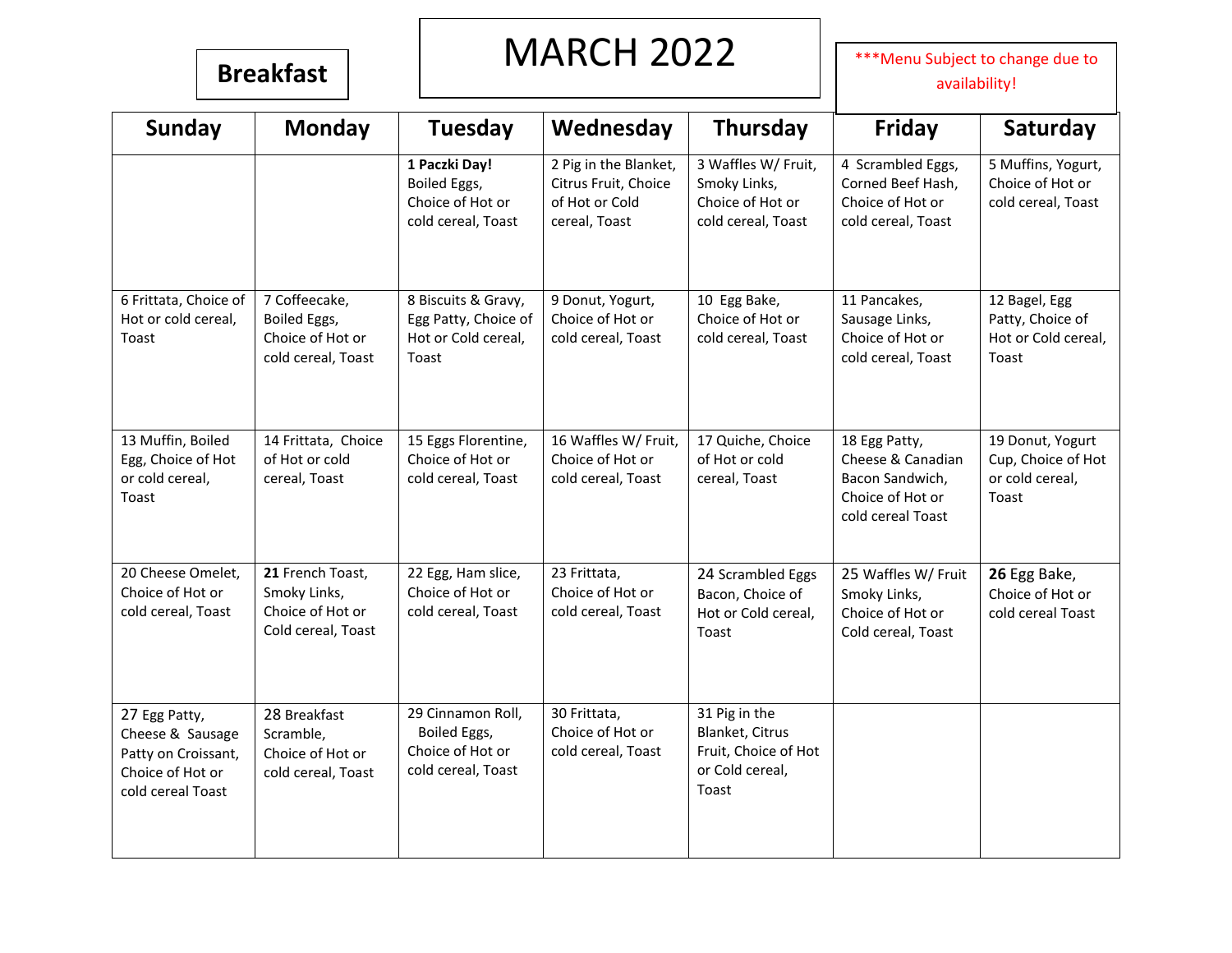### **Dinner**

## MARCH 2022

\*\*\*Menu Subject to change due to availability!

| <b>Sunday</b>                                                                         | <b>Monday</b>                                                                                | Tuesday                                                                                             | Wednesday                                                                              | Thursday                                                                                | Friday                                                            | Saturday                                                                                         |
|---------------------------------------------------------------------------------------|----------------------------------------------------------------------------------------------|-----------------------------------------------------------------------------------------------------|----------------------------------------------------------------------------------------|-----------------------------------------------------------------------------------------|-------------------------------------------------------------------|--------------------------------------------------------------------------------------------------|
|                                                                                       |                                                                                              | 1 Sweet & Sour<br>Chicken with Oriental<br>Vegetables, Rice, Egg<br><b>Rolls</b><br><b>Brownies</b> | 2 Turkey Pot Roast,<br>Mashed Potatoes &<br>Gravy, Baby Carrots,<br>Pie                | 3 Spaghetti W/ Meat<br>Sauce, Salad, Garlic<br><b>Bread</b><br>Dessert                  | 4 Pollock,<br>Baby Baked Potatoes,<br>Capri Blend,<br>Cake        | 5 Pot Pie,<br><b>Cottage Cheese</b><br>Salad, Roll<br>Cookie                                     |
| 6 Beef Roast, Mashed<br>Potatoes & Gravy,<br>Green Beans, Red<br>Cabbage<br>Ice Cream | 7 Chicken Fettuccini<br>Alfredo, Breadsticks,<br>Pudding                                     | 8 BBQ Ribs,<br>Au Gratin Potatoes,<br>Prince Charles Blend.<br>Pie                                  | 9 Swedish Meatballs,<br>Egg Noodles, Green<br>Peas.<br><b>Dessert</b>                  | 10 Lasagna,<br>Tossed Salad,<br>Garlic bread<br>Mini Eclairs                            | 11 Haddock, Fries,<br>California Blend, Roll<br>Bar               | 12 Beef Stew<br>Cottage Cheese,<br>Biscuit,<br>Dessert                                           |
| 13 Turkey Roast,<br>Stuffing, Gravy,<br>Green Beans.<br>Cranberry Sauce<br>Ice Cream  | 14 Smothered Pork<br>Chops, Mashed<br>Potatoes & Gravy,<br>Peas & Carrots,<br><b>Dessert</b> | 15 Pizza, Pop,<br>Pasta Salad<br>Bar                                                                | 16 Chicken Legs,<br>Potatoes & Gravy,<br>Cole Slaw, Corn,<br><b>Biscuit</b><br>Pudding | 17 Corned Beef,<br>Cabbage, Potatoes,<br>Carrots,<br>Cookie                             | 18 Tilapia, Rice,<br>Normandy Blend,<br>Roll,<br>Cookie           | 19 Stuffed Chicken<br>Breast, Baby Baked<br>Potatoes, Prince<br>Charles Blend,<br><b>Brownie</b> |
| 20 Beef Roast,<br>Mashed Potatoes &<br>Gravy, Carrots, Beets<br>Ice Cream             | 21 Ribs, Scalloped<br>Potatoes, Prince<br>Charles Blend,<br>Pie                              | 22 Swiss Steak,<br>Mashed Potatoes &<br>Gravy, Scandinavian<br>Blend<br>Dessert                     | 23 Shrimp Alfredo,<br>Broccoli, Garlic<br>Bread,<br>Mini Eclairs                       | 24 Baked Chicken<br>Breast, Party<br>Potatoes, California<br>Blend,<br>Cupcake          | 25 Pecan Crusted<br>Tilapia, Rice, Capri<br>Blend, Roll<br>Cookie | 26 Kielbasa &<br>Cabbage, Potatoes,<br>Carrots<br>Pudding                                        |
| 27 Ham,<br><b>Sweet Potatoes</b><br>Cauliflower, Corn<br>Ice Cream                    | 28 Shepherd's Pie,<br>Fruit Salad, Roll,<br>Pie                                              | 29 Turkey Pot Roast,<br>Mashed Potatoes &<br>Gravy, Baby Carrots,<br><b>Bars</b>                    | 30 Tortellini<br>Casserole, Salad,<br>Garlic Bread<br>Dessert                          | 31 Sweet & Sour<br>Chicken with Oriental<br>Vegetables, Rice, Crab<br>Rangoon's<br>Cake |                                                                   |                                                                                                  |